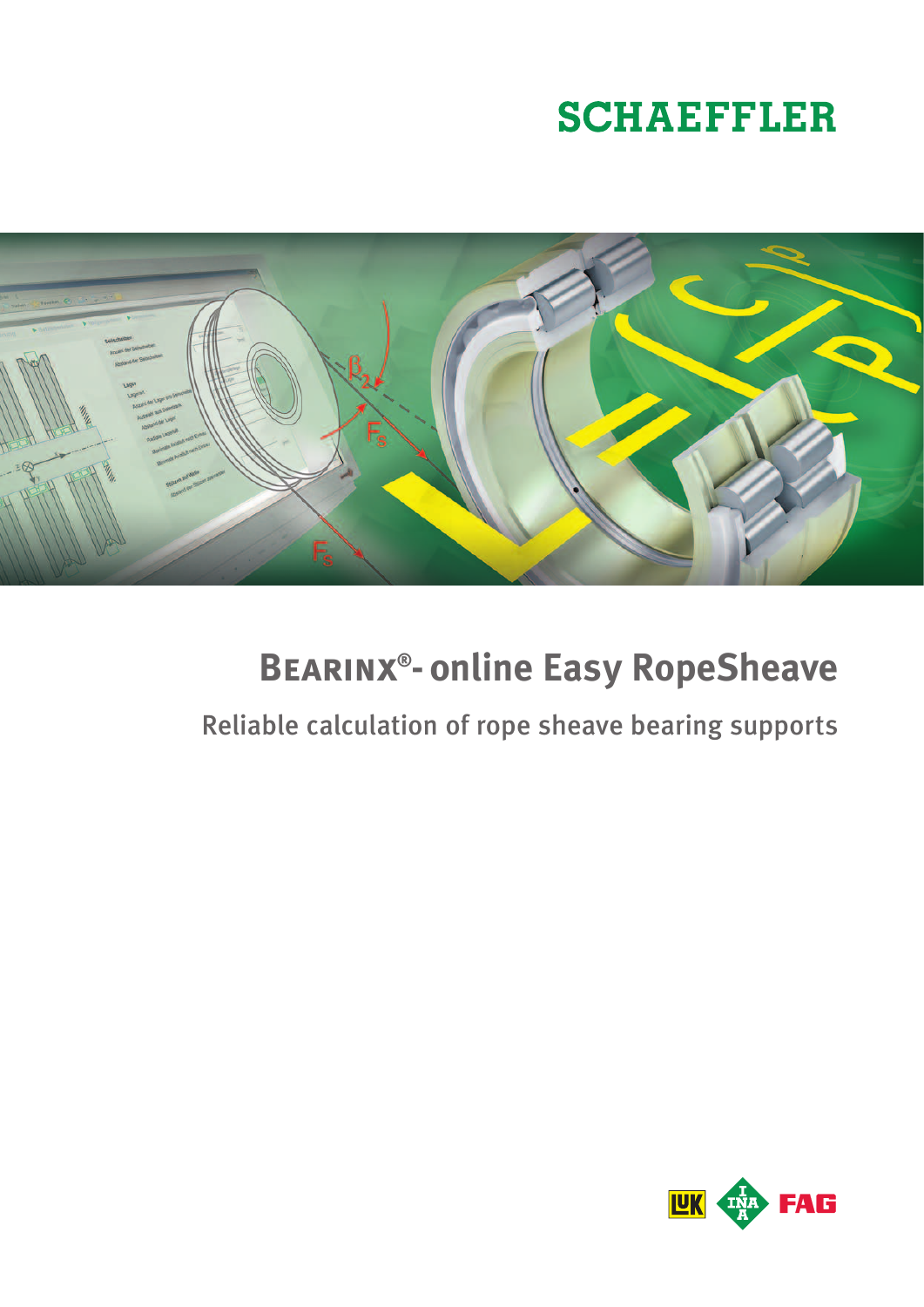## Bearinx ® - online Easy RopeSheave

## High-performance calculation software...

Along with developing and manufacturing top-quality precision parts, great service is an important tradition at Schaeffler. Rolling bearing design is one of the focal points of our design support. We want to give you a competitive edge by supplying you with perfectly designed products. We have already been using calculation programs successfully for 50 years to meet these requirements.

#### **Bearinx® – a leading program**

Bearinx® enables users to calculate, display, and document specific bearing loads in detail while taking operating and environmental conditions into consideration – even for complex machine systems. The contact pressure on every single rolling element is considered in the calculation.

#### **Extra module for rope sheave bearings**

There is a dedicated module for rope sheave bearing supports that allows even several adjacent rope sheaves to be calculated precisely. Among others, Bearinx® considers the following factors:

- The non-linear elastic deflection behavior of the rolling elements
- • Load-related contact angle shifts in the case of radial ball bearings
- The actual contact pressure, taking skewing and profiling of the rolling elements into consideration
- The elasticity of the axis

#### **The "Easy series" for online customers**

With "Easy RopeSheave", it is now possible to calculate the static load safety factor and operating life of single and multiple rope sheave bearing supports (Figure 1). To do this, the program

accesses Schaeffler's bearing database, which means that radial roller bearings, radial deep groove ball bearings, and radial tapered roller bearings can be integrated without any problems (Figure 2). Influencing factors that are typical for the application take effect here:

- • Consideration of the rope sheave material
- Integration of a bush between the bearing and plastic rope sheave (Figure 3)
- • Precise data on the bearing's internal geometry, including the rolling element and raceway profiling
- The system temperature as an influencing factor for bearing clearance (thermal expansion of the axis, bearing, and rope sheave components)

In this way, it is possible to quickly and reliably browse through and compare a range of different bearing support variants.



 Bearing support of a maximum of eight adjacent rope sheaves



 Bearing support of a rope sheave with an SL04 radial roller bearing



 Bearing support of plastic rope sheaves with additional integrated steel bushes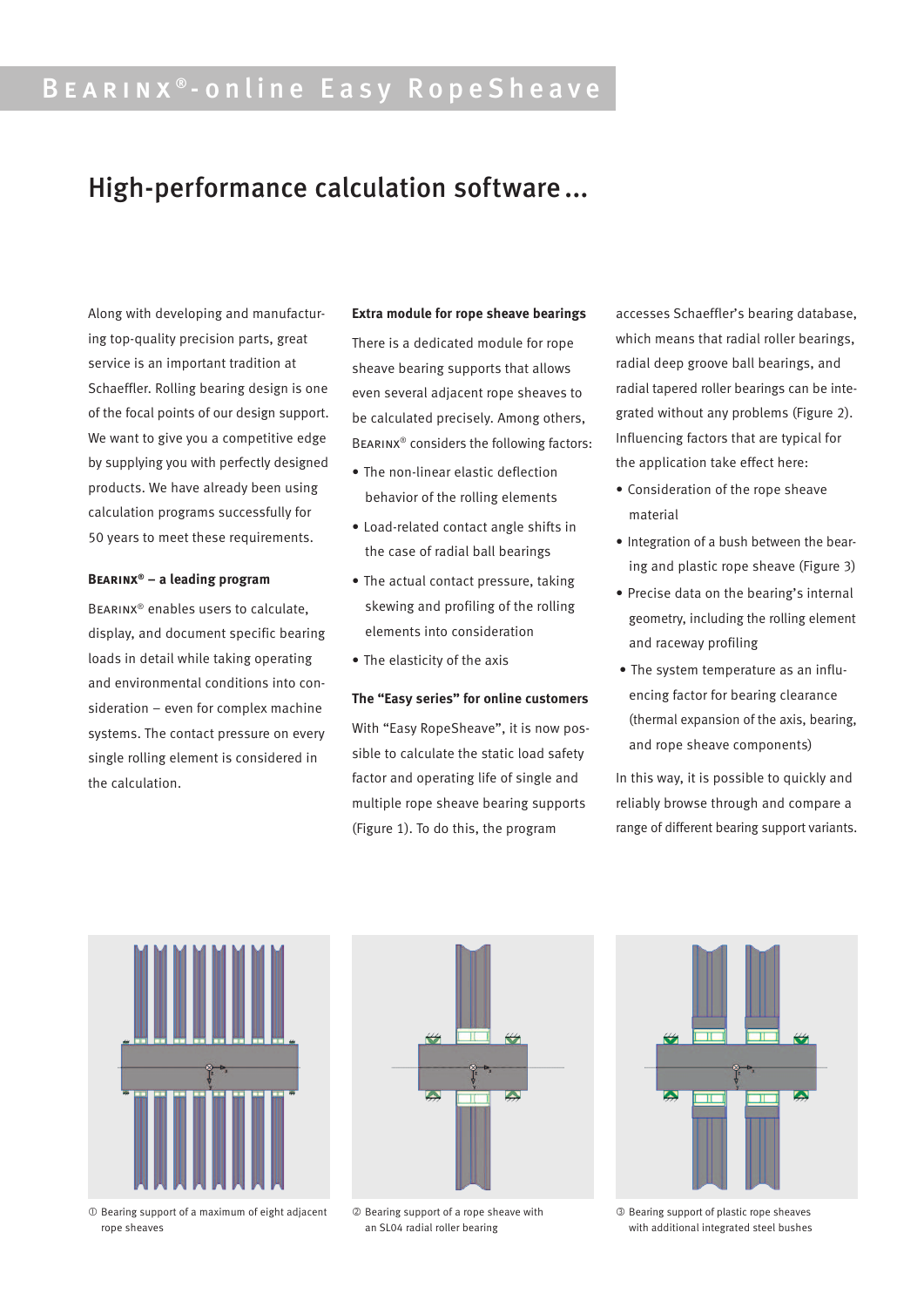### ...with self-explanatory menu navigation

#### **User-friendly interface**

Thanks to its self-explanatory menu navigation, "Easy RopeSheave" enables users to enter data quickly and easily for modeling, bearing selection (Figure 4) and operating data (Figure 5). The bearing data of INA and FAG rolling bearings are easily loaded from an integrated database. The rope sheave system loads, wrap angles, diagonal pull forces, and operating temperatures are all entered under "Operating data". Following the free entry of the application data, the calculation process can be started.

#### **Data exchange with Schaeffler**

All input data can be saved. This enables any relevant changes to an existing design to be made quickly without having to enter the data twice. Furthermore, any saved files can be exchanged with

Schaeffler's Engineering Service in order to produce an optimum bearing design.

#### **Calculation and documentation**

Calculations are carried out on Schaeffler's powerful calculation servers. Once the calculation has been successfully completed, the input data and the calculation results are documented in a PDF file (Figure 6).

#### **What to be aware of**

Bearinx®-online Easy RopeSheave can only be used for the calculation of Schaeffler products. The operator is responsible for the design and configuration of the adjacent components (e.g. rope sheave, bush, and axis). The information provided in our HR1 rolling bearing catalog should be taken into account as a basis.



 Bearing selection from the database – example: SL04-series radial roller bearings



Operating data entry